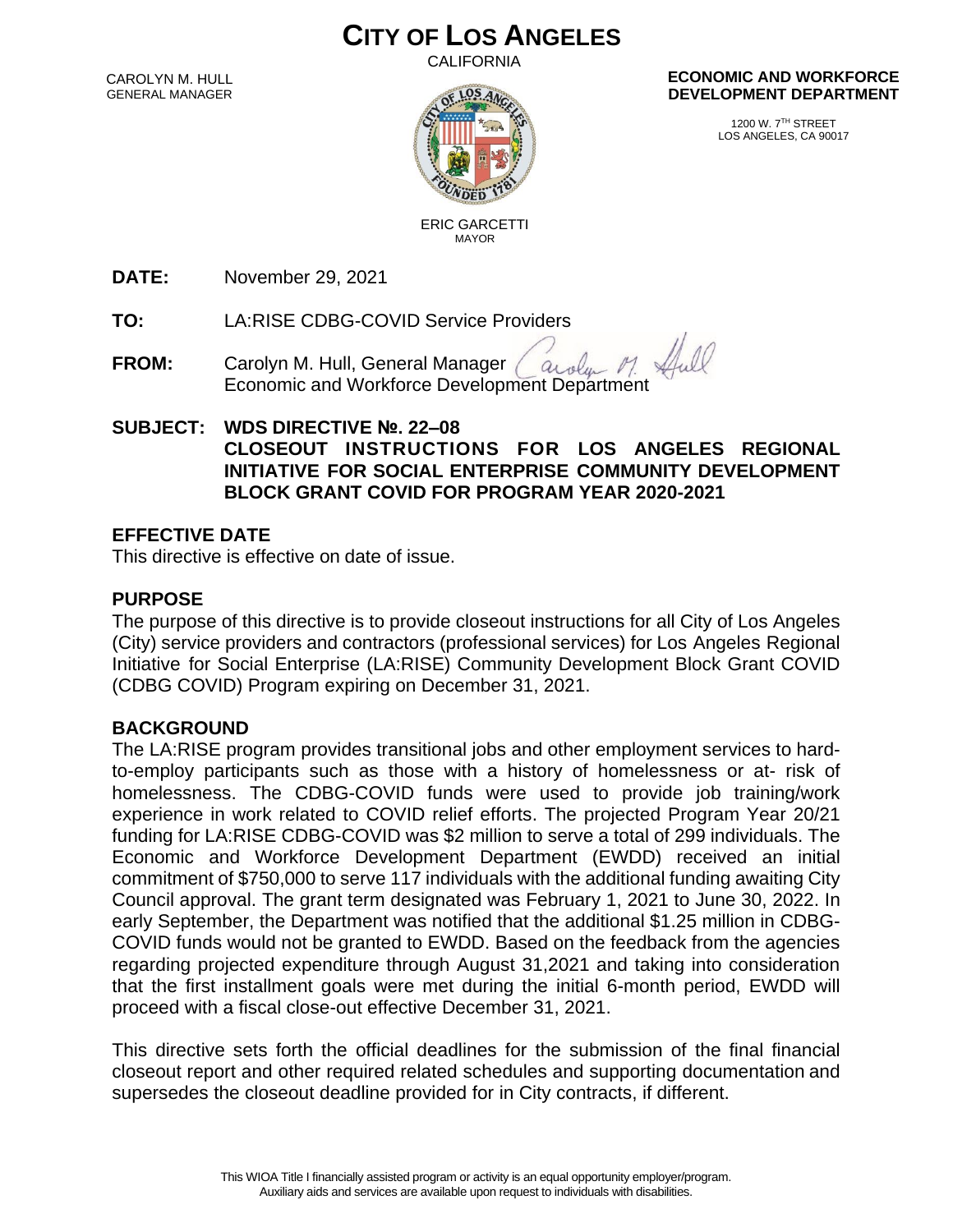# **POLICIES AND PROCEDURES**

A. Closeout Timeframes/Deadlines:

| <b>DEADLINE</b>   | <b>BUDGETS / EXPENDITURES</b>                                                                           |
|-------------------|---------------------------------------------------------------------------------------------------------|
| December 31, 2021 | Last day to incur expenditures. Expenditures beyond<br>this date are not allowable.                     |
| January 14, 2022  | Deadline for submission of the December 2021 invoice.                                                   |
| January 31, 2022  | Deadline for submission of the Final Closeout package.                                                  |
| February 15, 2022 | Last day to liquidate or pay all expenditure accruals<br>included in the Final Closeout report.         |
| February 28, 2022 | Deadline for submission of the<br><b>Schedule</b><br>οf<br><b>Expenditure Accruals - Status Update.</b> |

If additional time is needed to complete the closeout report, please contact Rose Tang, Director of FMD, at [Rose.Tang@lacity.org](mailto:Rose.Tang@lacity.org) on or before January 31, 2022 and provide the justification for the request for extension. Each request will be considered on a case-to-case basis.

- B. Required Reports and Documentation
	- 1. Final Closeout Package

A complete Final Closeout package must be submitted on or before the deadline stated in Section A above. This package must include the following:

- Cover Letter.
- Cash Request (CR),
- Expenditure Report (ER),
- Attachment to Expenditure Report (if required),
- Schedule of Personnel Costs,
- Schedule of Expenditure Accruals (see Attachment #1),
- General Ledger (GL) and Reconciliation with ER (see Attachment #2),
- Refund Check payable to "City of Los Angeles EWDD" (if applicable), and
- Closeout Forms: (see Attachment #3)
	- o Subrecipient Release Form,
	- o Subrecipient's Assignment of Refunds, Rebates, and Credits, and
	- o Contract Closeout Certification.

An incomplete closeout package will not be processed.

If a Final Closeout package is not submitted by the deadline, the last CR and ER submitted will be used to unilaterally closeout the City contract.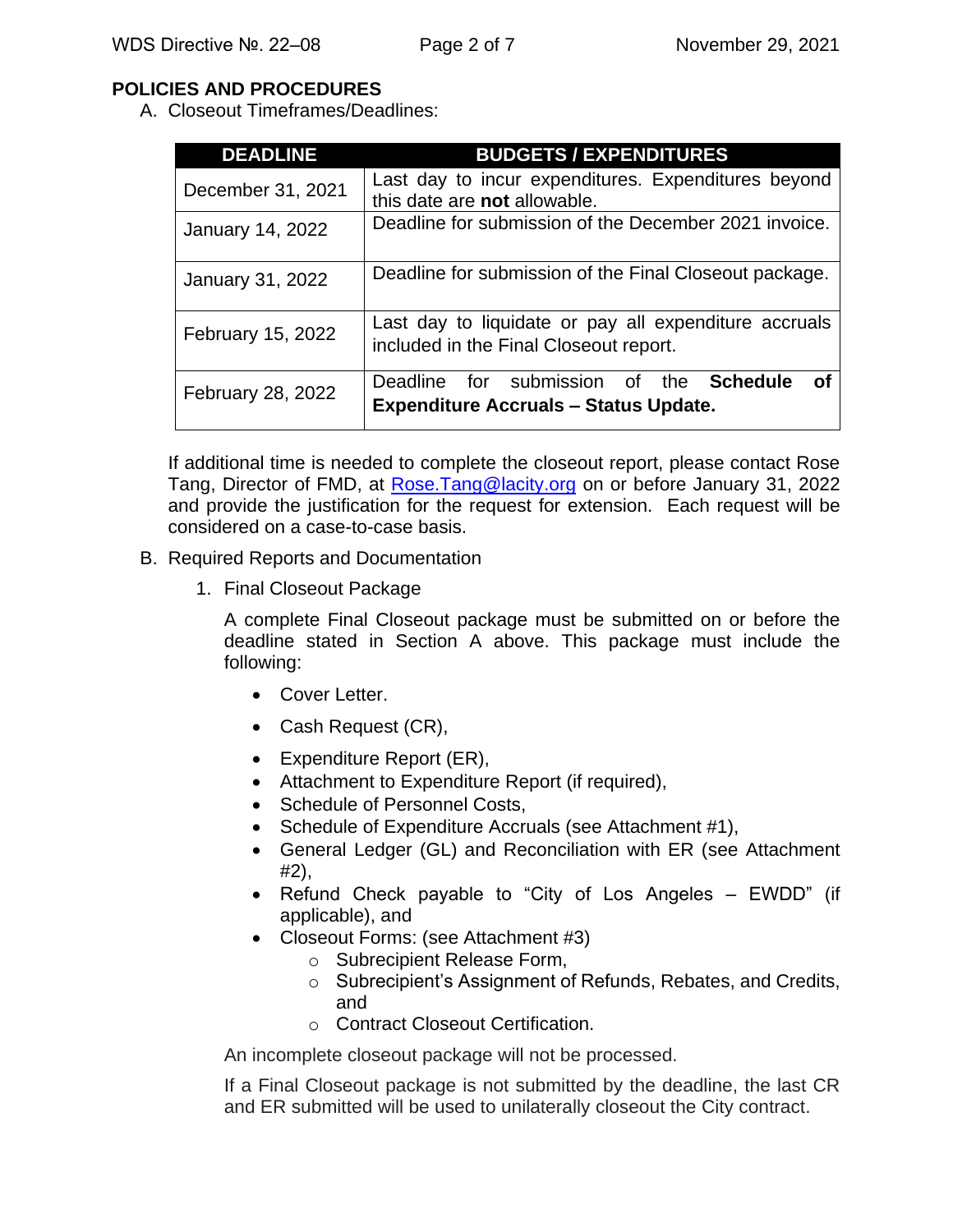**For Professional Service Agreements (PSA**): Please submit invoice(s) by January 14, 2022, including all required schedules and/or supporting documentation, to the EWDD program monitor. PSA invoices and the release of any retention fees will only be processed by FMD with the certification of the EWDD program monitor that all required deliverables have been met.

2. Schedule of Expenditure Accruals – Status Update

A status update on the Schedule of Expenditure Accruals submitted with the Final Closeout package is due on or before **February 28, 2022**. Columns G, H, and I of the schedule must be filled out.

If any of these accruals do not materialize, a Revised Final Closeout package and a refund check, if applicable, must also be submitted.

3. Submission Instructions:

The Final Closeout package must be sent to the address below:

Economic and Workforce Development Department Financial Management Division Attn: Rose Tang, Director 1200 W. 7<sup>th</sup> Street, 6<sup>th</sup> Floor Los Angeles, CA 90017

An electronic copy must also be emailed to [EWDDfinancial@lacity.org](mailto:EWDDfinancial@lacity.org) and to the LA:RISE program monitor.

#### C. Expenditures

1. Final Expenditures

The Final Closeout reports must reflect the total cumulative final expenditures and must be supported by performance for the period ended December 31, 2021. These are used by FMD as basis to close grants with grantors or to determine unexpended savings that may be reprogrammed for the subsequent program year. Therefore, no additional **expenditures will be allowed after the Final Closeout report is submitted to and accepted by FMD.**

The total final expenditures reported must reflect both cash and accrued expenditures incurred during the contract period. Expenditures incurred but not paid as of December 31, 2021, are considered "accruals" and must be included in the Expenditure Report and listed in the **Schedule of Expenditure Accruals**. These accruals must be liquidated (i.e., paid) by . An update on the status of these accruals must be submitted by February 28, 2022. If any accruals do not materialize, a Revised Final Closeout package must be submitted to reflect the reduction in expenditures and return unused cash.

2. Unliquidated Obligations

Unliquidated Obligations are funds obligated, but for which goods or services have not been received or an accrued expenditure has not been recorded. Therefore, any unliquidated obligations as of December 31, 2021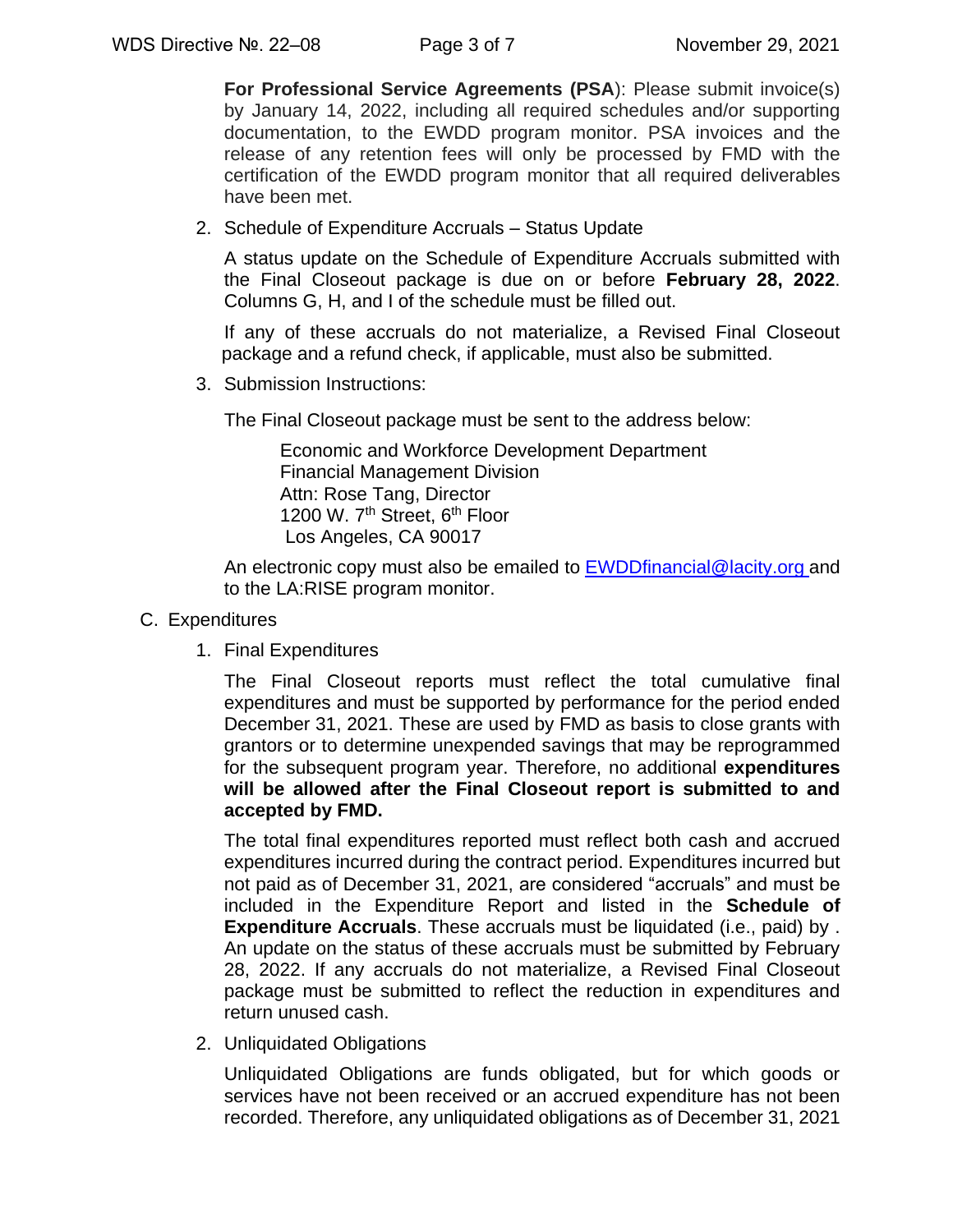are **not** accruals and must not be reported in the final closeout report as such. These unliquidated obligations are considered unearned grants.

D. Expenditure Limitations

Indirect Cost Rate and Administrative Costs:

Administrative costs must meet the specific conditions set forth by the US Treasury for CARES Act funds and FMD Directive 21-001, Indirect Cost Policy and Procedures, Charging Indirect Costs to Corona Virus, Relief Funds. Under these guidelines, the application of an indirect cost rate is not allowable. However, administrative costs normally included in an indirect cost pool may be allowable if sufficient documentation (e.g., time tracking) to support the direct benefit to the LA RISE CDBG - COVID program is maintained. In other words, these indirect administrative costs may be eligible direct administrative costs. Examples of these costs are the salaries and fringe benefits of administrative staff involved in the disbursement of funds, reporting, management, and oversight of the LA RISE CDBG - COVID program. If additional technical assistance is needed, please contact the Financial Management Division.

E. Unearned Grant

Any remaining unexpended cash received from the City that is in excess of the total final allowable expenditures is considered unearned grant and must be returned promptly to the City.

F. Income

Program income is the income received that is directly generated by the City's programs or earned because of the City contract during the contract period. Interest income is the interest earned on advanced funds received under the City's contracts. If approved by the City, program and/or interest income maybe expended first before using grant funds. Any remaining unexpended program and/or interest income must be returned to the City, together with the Final Closeout package.

G. Stand-In Costs

Stand-in-costs are allowable costs incurred for the program but paid for with nonfederal sources. They may be used to **substitute** disallowed costs if they meet the following criteria:

- 1. Must have been incurred in the same period as the costs that they are proposed to replace;
- 2. Must not cause a violation of the administrative and/or other cost limitations;
- 3. Must be recorded in the official books of accounts; and
- 4. Must be reported in the Expenditure Reports (Section B, Line #6) submitted to the City. **The Financial Closeout report for the period ended December 31, 2021 will be the last opportunity to report stand-in costs for FY 2021-2022.**
- H. Unclaimed Or Outstanding Checks

When one or more checks is/are unclaimed or outstanding, the State's escheat law, as currently outlined in the State Controller's Office (SCO) Unclaimed Property Reporting Handbook at [http://sco.ca.gov/Files-UPD/guide upd updlaw.pdf](http://sco.ca.gov/Files-UPD/guide%20upd%20updlaw.pdf) must be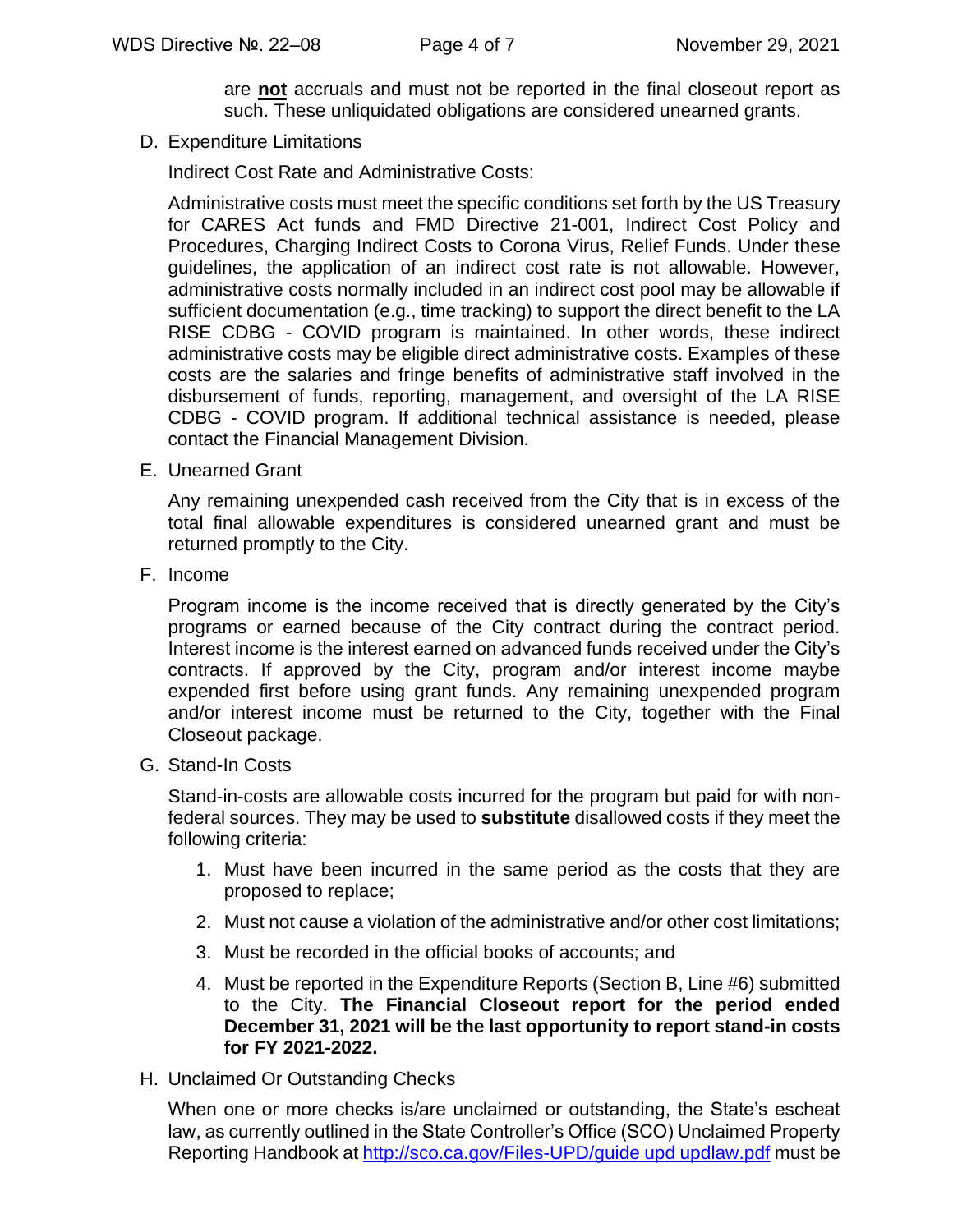followed. However, an unclaimed or uncashed check determined not due to a payee must be voided or canceled and the funds returned to the City within 30 days.

I. Credits and Other Adjustments

Applicable credits such as rebates, discounts, refunds, and overpayment adjustments, as well as interest earned on any refund, rebate, dispute or overpayment adjustment applicable to the City must be credited as a reduction of final closeout expenditures reported to the City if received on or before January 31, 2022. Credits and adjustments received after January 31, 2022 must be returned to the City within 30 days after receipt.

J. Audits and Fiscal Reviews

Annual audit cycles must be completed in accordance with 2 CFR 200-Subpart F: Audit Requirements and the City Contract Sec.608. The Single Audit reports are due no later than nine months after the end of the fiscal/calendar year used. Noncompletion of the Single Audit automatically puts a subrecipient on "audit sanction" (i.e., no cash will be released), effective the day the Single Audit report is delinquent and until the final, official Single Audit report is filed.

However, the City is implementing a six-month extension for single audit submission allowed by the Office of Management and Budget (OMB) memorandum issued on March 19, 2021. The extension applies to any single audit that has not been filed as of March 19, 2021 and will include all entities with fiscal year-ends through June 30, 2021.

The OMB allows subrecipients that have not filed their single audits with the Federal Audit Clearinghouse as of March 19, 2021, the following extensions:

| <b>Non-Federal Entity's</b><br><b>Year End</b> | <b>Initial</b><br><b>Due Dates</b> | <b>Extended</b><br><b>Due Dates</b> |
|------------------------------------------------|------------------------------------|-------------------------------------|
| March 31, 2020                                 | December 31, 2020                  | June 30, 2021                       |
| June 30, 2020                                  | March 31, 2021                     | September 30, 2021                  |
| September 30, 2020                             | June 30, 2021                      | December 31. 2021                   |
| December 31, 2020                              | September 30, 2021                 | March 31, 2022                      |
| March 31, 2021                                 | December 31, 2021                  | June 30, 2022                       |
| June 30, 2021                                  | March 31, 2022                     | September 30, 2022                  |

Notwithstanding the above extensions to complete and submit single audits, please resolve any outstanding fiscal review and/or Single Audit findings as soon as possible or by December 31, 2021.

The City reserves the right to audit post closeout and prior years, require supporting documentation and schedules for reported expenditures, disallow costs, and recover funds based on these audits or fiscal reviews.

FMD will utilize and implement the required reports, schedules, documentation, and all applicable policies under this Closeout Directive **as part of its fiscal review**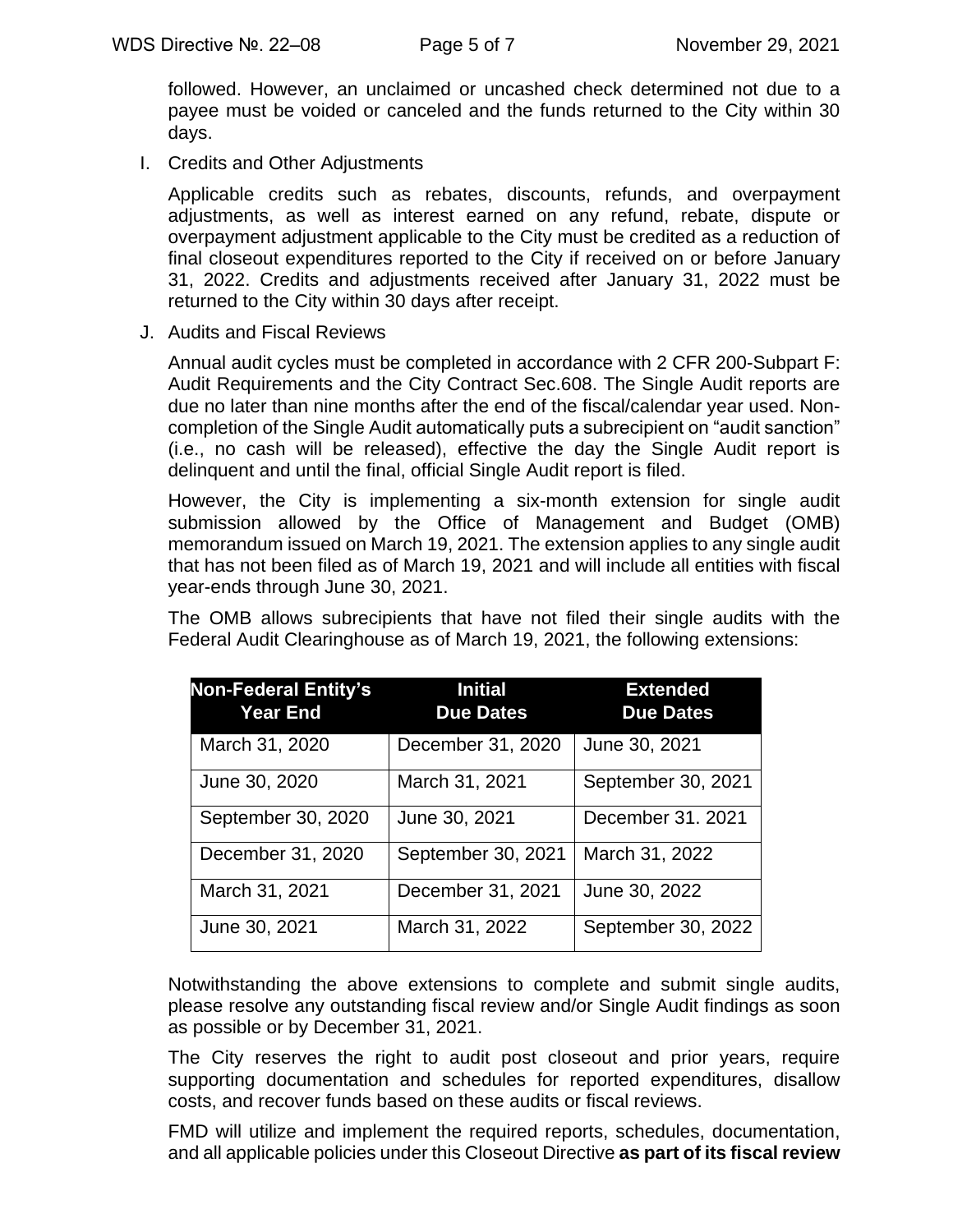**process** for FY 21-22. The FMD Auditor reviewing the Final Closeout report may request additional supporting documentation for selected items of payroll and nonpayroll costs --- e.g., payroll time records and registers, invoices, checks, vouchers, cost allocation spreadsheets, supporting schedules and documentation as applicable, and/or other accounting records.

Additionally, any **Specific Conditions to Correct Fiscal Deficiencies** imposed on subrecipients must be complied with by January 31, 2022, the deadline for submission of the Final Closeout package.

K. Refund Checks

Refund checks resulting from excess cash, unearned grant, unliquidated accruals, unexpended program and/or interest income, disallowed costs, tuition refunds, rebates, and other applicable credits must be included in the Final Closeout package. Any refund due to the City received or determined after January 31, 2022 must be sent to the City within 30 days, together with a Revised Final Closeout report and a duly signed cover letter identifying the appropriate City contract number, grant or funding source, and the reason(s) for the refund.

#### **CALJOBS CLOSE-OUT INSTRUCTIONS** CalJOBS<sup>SM</sup> Data

Agencies should ensure that all data entries and activity codes are up to date and current in the CalJOBSSM system through December 31, 2021.

All Regional LA:RISE Agency Defined Application milestones must be updated prior to any record closure including total hours of transitional employment completed, job readiness status, support services provided, retention services provided, change in housing status.

All matching of Agency Defined and WIOA Title 1 Applications must be completed. Job placements updated. Case notes must be updated to inform of participant status and services received.

As reminder, all LA RISE participants MUST have an agency defined program application AND a Title I - WIOA application. Without the Title I WIOA application, EWDD will not be able to record crucial demographic data, nor track placements and employment information.

### Activity End Dates

- Activity's actual end date will be on or before the Close-out date (December 31, 2021): Close the activity with the appropriate Activity Completion Status and actual end date.
- Activity's actual end date goes beyond the Close-out date (December 31, 2021): Close the activity and enter an Activity Completion Status as "Successful Completion" with December 31, 2021 as the end date.